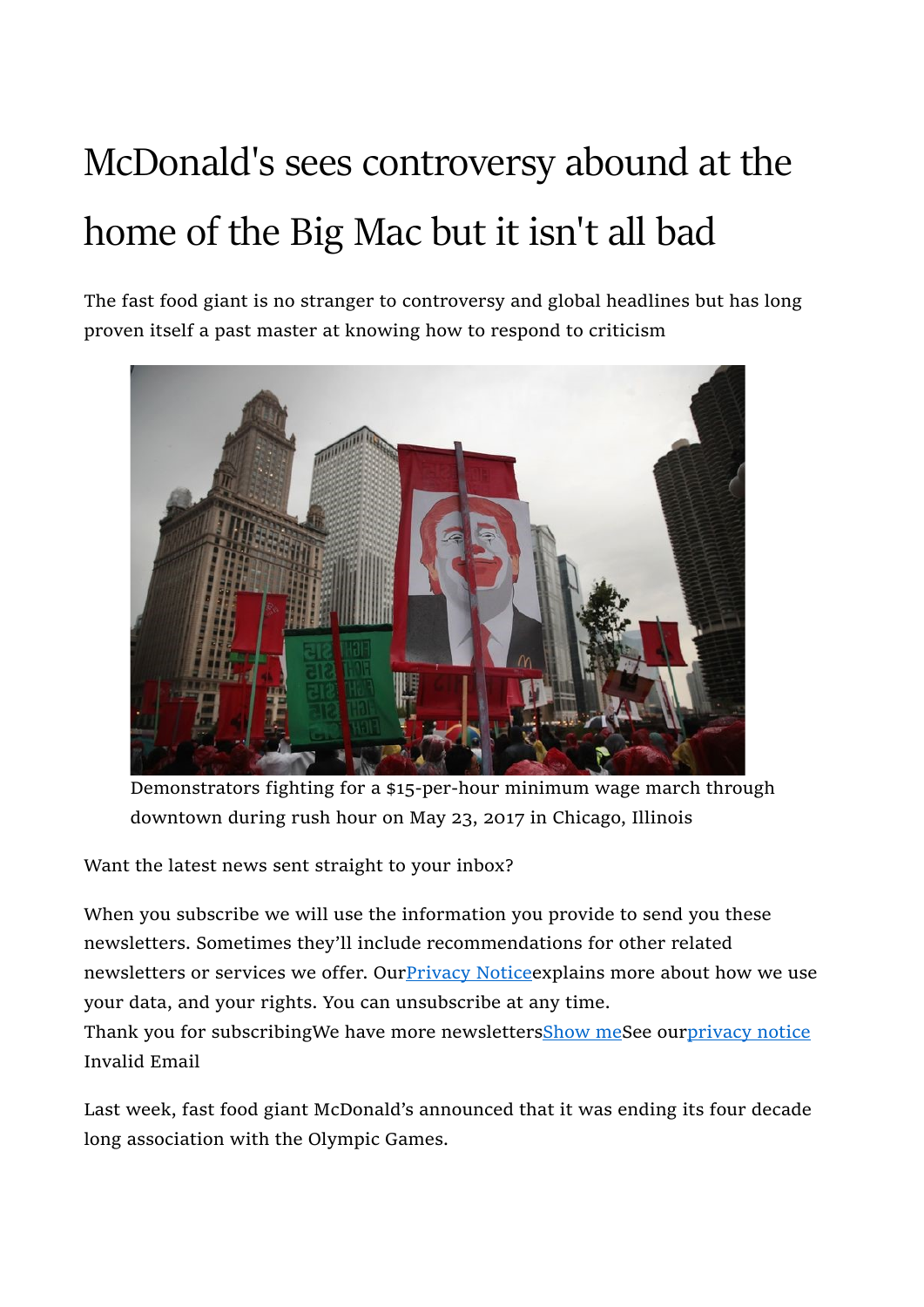And while speculation about the exact reasons for the "mutually agreed" arrangement abounds, there is no doubt that in recent years the failure of the International Olympic Committee (IOC) to successfully rid itself of allegations of historic corruption has played a major part.

McDonald's follows Budweiser and AT&T, the US telecommunication conglomerate, in deciding to sever its ties.

Thus ends a relationship which began in 1968 when McDonald's flew burgers to the 1968 Winter Games in Grenoble, France, for American athletes supposedly craving the Big Mac in the land of cordon bleu.

Ever since then, the evident incongruity of having a fast food company sponsor elite athletes whose diets are supposedly rigorously controlled has been a matter of debate.

Not that this has really bothered either McDonald's or the IOC. Indeed, at London 2012 the company opened its biggest ever restaurant which had seating for 1,500 customers.

As official restaurant of the Games it had four sites including one for the exclusive use of athletes in the Olympic Village.

Before the games began, ambition was high – McDonald's own publicity stated that it hoped to serve 1.7 million meals to 9.7 million spectators, a workforce of 200,000 and 17,000 athletes. They were lovin' it, obviously.

But controversy and McDonald's are familiar bedfellows.

Most recently, the company was forced to apologise for a commercial which, according to its detractors, exploited child bereavement.

The ad, broadcast in May, is set in the North of England and features a young boy asking his mum a series of questions about his dead father.

Whilst emotive piano music plays it becomes apparent that dad and son had very little in common – until (of course) the son buys a McDonald's meal and the mum says, "that was your dad's favourite, too".

Less than a week after the ad aired, McDonald's dropped it – clearly aware of the adverse publicity and negative reaction it was receiving.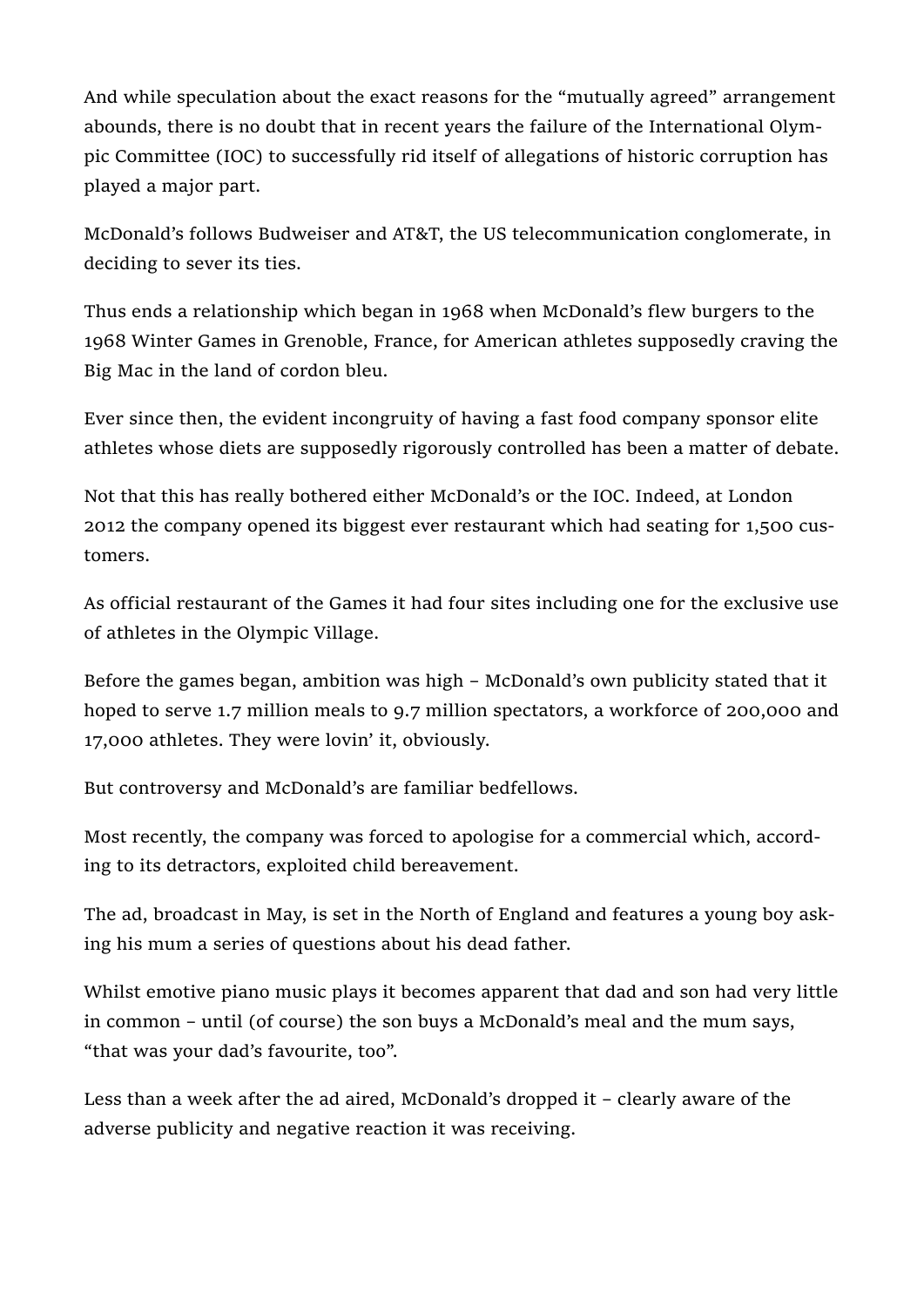A company spokeswoman told the Guardian: "It was never our intention to cause any upset. We are particularly sorry that the advert may have disappointed those people who are most important to us: our customers."

To my cynical eye (I have taught on the subject of advertising and the consumer society for many years) the ad was very familiar. McDonald's have long utilised the family unit to sell its products and the idea has always been to normalise the idea of a family trip to get a burger.

It also does what all brands seek to do and that is to show how products can bring people together and provide a solution to whatever problems we may have.

Buying a Filet-O-Fish becomes an act of love. A McDonald's restaurant is the place where the boy finally connects with the memory of his father so, in effect, the brand becomes central to human experience.

As I say, all brands seek to attain this degree of importance in consumers' lives and it's interesting to note the level of criticism that McDonald's has singularly attracted ever since the first branch opened in the UK in 1974.

It could be that the company has come to symbolise the perceived excesses of the US.

There has always been an implicit "anti-American" sense of cultural superiority in the British psyche which is suspicious of the trivialisation and vulgarisation supposedly embodied in American practices.

At its heart is the cultural imperialism thesis – where McDonald's is another example of how dominant cultures threaten vulnerable ones.

The company has become globally representative of the inequalities of capitalism. It's a point possibly emphasised by research published in 1995 which indicated that in a survey of 7,000 people in six countries, 88% of respondents could recognise the "golden arches" while only 54% could identify the Christian cross.

McDonaldization, the term coined by sociologist George Ritzer to describe the process whereby society adopts the characteristics of consumer culture, has been especially damaging.

A Mcjob is a term which describes a low paid job without prospects, McUniversities are places where the transference of knowledge is secondary to standardisation and students are consumers.